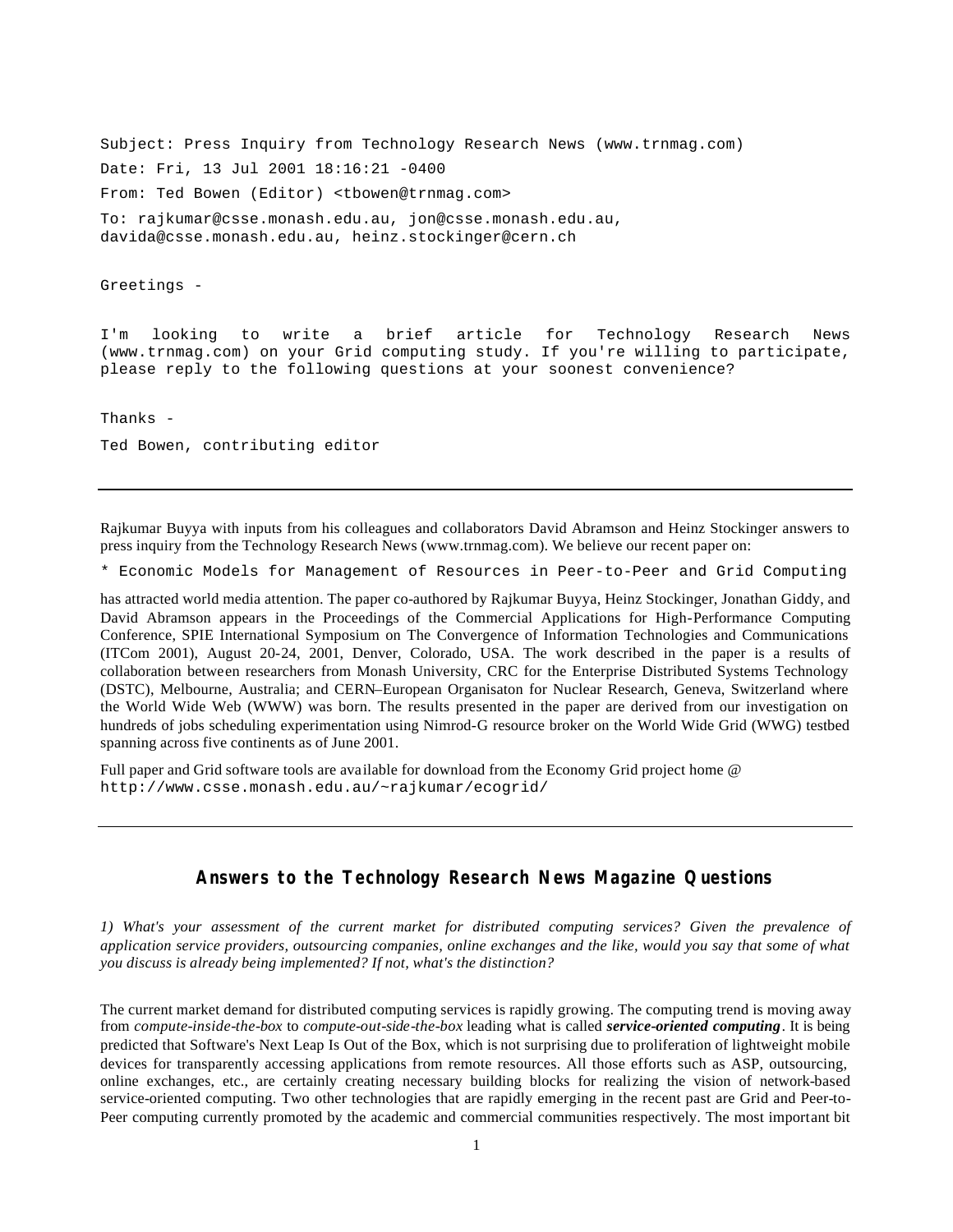that is lacking in all these efforts is availability of services that are driven by users quality-of-services (QoS). This is where our work comes into the picture. We are focusing on the use of economics as a metaphor for management of resources and scheduling in peer-to-peer (P2P) and grid computing as this provides a mechanism for regulating supplyand-demand for resources depending on users' QoS requirements. It provides economic incentive for both resource owners and resource providers for playing their role as good citizens. There is a saying "price is what you pay and value is what you get?" Many technologies that are in use and even those promoted as next generation solutions adopt a system-centric approach in resource management where users do not get the value for the price they are paying and it is hard to provide any QoS that can vary from users to users and applications to applications depending on the importance of the problem at the time of execution. In that aspect, our solutions are unique and they offer simple, but effective mechanism for regulating the supply-and-demand of resources in such a way that users' QoS demands are met. More importantly, it offers incentive to all for being good citizens while providing or consuming shared resources.

## *2) Your experiment was carried out on the five-continent Grid configuration detailed in your paper. How widely applicable do you think your economic models would be?*

The Grid and P2P tools and technologies that are developed using our economic models enable service provision and pricing based on applications QoS demands and supply-and-demand for resources. They can be used in executing science, engineering, industrial, and commercial applications such as drug design, automobile design, crash simulation, aerospace modeling, high energy physics, astrophysics, earth modeling, electronic CAD, ray tracing, data mining, financial modelling, an so on.

### *3) Can you elaborate on the differences between the management requirements of Grid and peer-to-peer configurations and those of 'traditional' networks?*

The management requirements of P2P and Grid configurations will have to be much smarter, dynamic, adaptive, failure tolerant than network systems. In P2P and Grid systems, applications aggregate and simultaneously consume services from many resources from many providers, depending on QoS demands from end-users. It also varies one application area to another. In traditional networks, systems architecture is mainly driven by client-server paradigm, so dynamism present in those systems is limited. Like in telecommunication networks, the granularity of automating management and handling of issues related to pricing, accounting, and payments are larger and hence there is less implementation complexity in Grid and P2P computing compared to supply-and-demand driven price-based routing of Internet packets.

### *4) Are the protocols and broker/service provider/directory systems described in your study intended as examples, or will they be developed as production systems or standards?*

Currently we are engaged in research, development, and implementation of necessary tools and services such as Nimrod-G Computational Resource Broker, DataGrid broker, Grid Trading Services, Grid Market Directory, and Grid Bank using services provided by middleware solutions such as Globus. We have been using our resource broker for scheduling computations of Drug Design application, involving screening of molecules on our WWG testbed. As our tools get established, they will be deployed on to production systems such as APAC (Australian Partnership for Advanced Computing) and VPAC (Victorian Partnership for Advance Computing) resources for routine use.

# *5) Do you anticipate the use of these economics-based models for grid and P2P systems first among researchers and then among the business community? What's the expected progression?*

Given rapid movement among the business community focusing on the deployment of P2P systems, we think that the business community is likely to first embrace the wide spread usage of economic models. They are likely to be embraced by academic consortiums/partnerships for sharing resources to support their researchers or providing computational services for government sponsored projects. In fact, they already have resource allocation strategies in